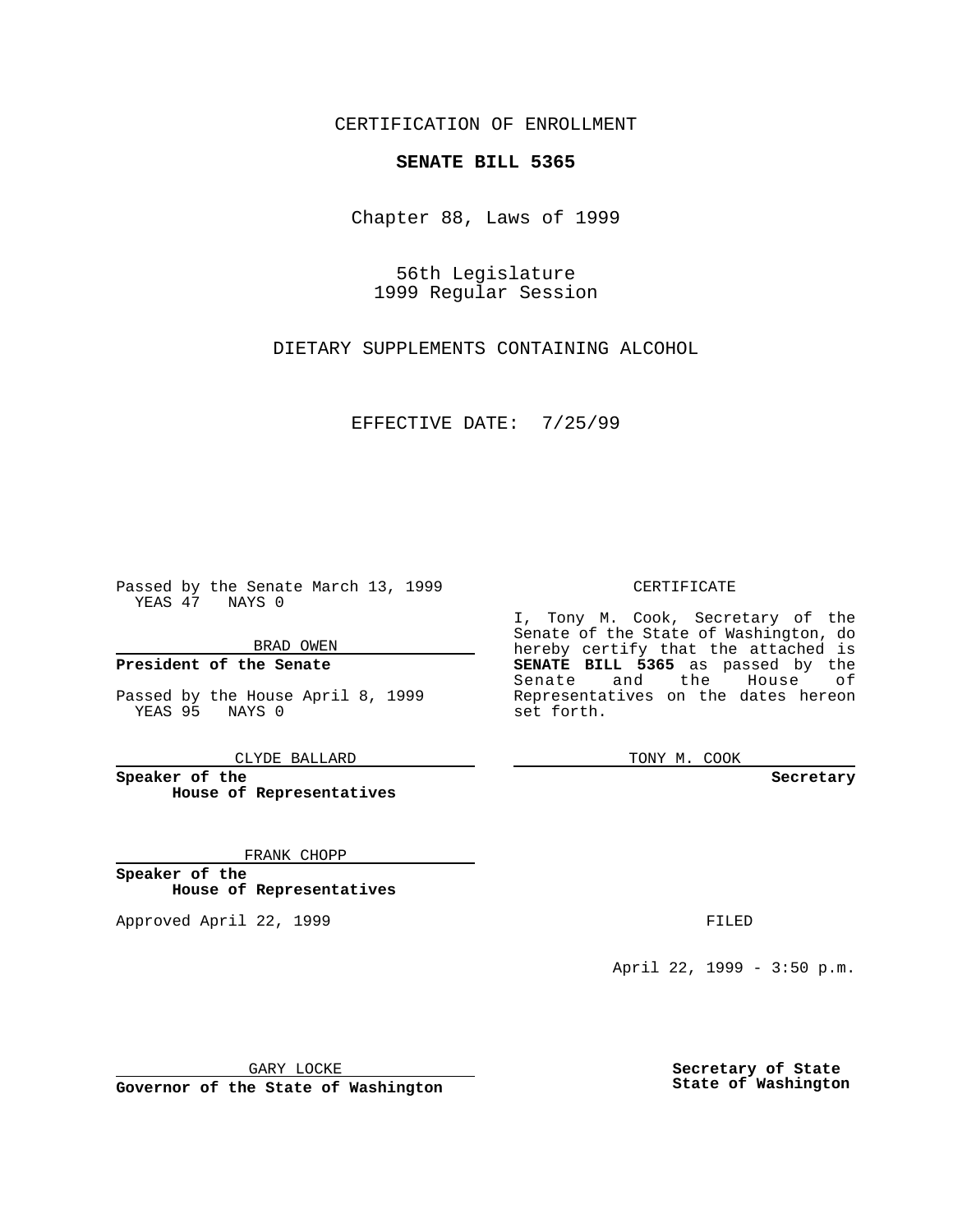## **SENATE BILL 5365** \_\_\_\_\_\_\_\_\_\_\_\_\_\_\_\_\_\_\_\_\_\_\_\_\_\_\_\_\_\_\_\_\_\_\_\_\_\_\_\_\_\_\_\_\_\_\_

\_\_\_\_\_\_\_\_\_\_\_\_\_\_\_\_\_\_\_\_\_\_\_\_\_\_\_\_\_\_\_\_\_\_\_\_\_\_\_\_\_\_\_\_\_\_\_

Passed Legislature - 1999 Regular Session

### **State of Washington 56th Legislature 1999 Regular Session**

**By** Senators Prentice and Winsley; by request of Liquor Control Board

Read first time 01/21/1999. Referred to Committee on Commerce, Trade, Housing & Financial Institutions.

 AN ACT Relating to the preparation and sale of dietary supplements containing alcohol; and amending RCW 66.12.070.

BE IT ENACTED BY THE LEGISLATURE OF THE STATE OF WASHINGTON:

 **Sec. 1.** RCW 66.12.070 and 1933 ex.s. c 62 s 51 are each amended to read as follows:

 (1) Where a medicinal preparation contains liquor as one of the necessary ingredients thereof, and also contains sufficient medication to prevent its use as an alcoholic beverage, nothing in this title shall apply to or prevent its composition or sale by a druggist when compounded from liquor purchased by the druggist under a special permit held by him, nor apply to or prevent the purchase or consumption of the preparation by any person for strictly medicinal purposes.

 (2) Where a toilet or culinary preparation, that is to say, any 14 perfume, lotion, or flavoring extract or essence, or dietary supplement as defined by the federal food and drug administration, contains liquor and also contains sufficient ingredient or medication to prevent its use as a beverage, nothing in this title shall apply to or prevent the sale or purchase of that preparation by any druggist or other person who manufactures or deals in the preparation, nor apply to or prevent